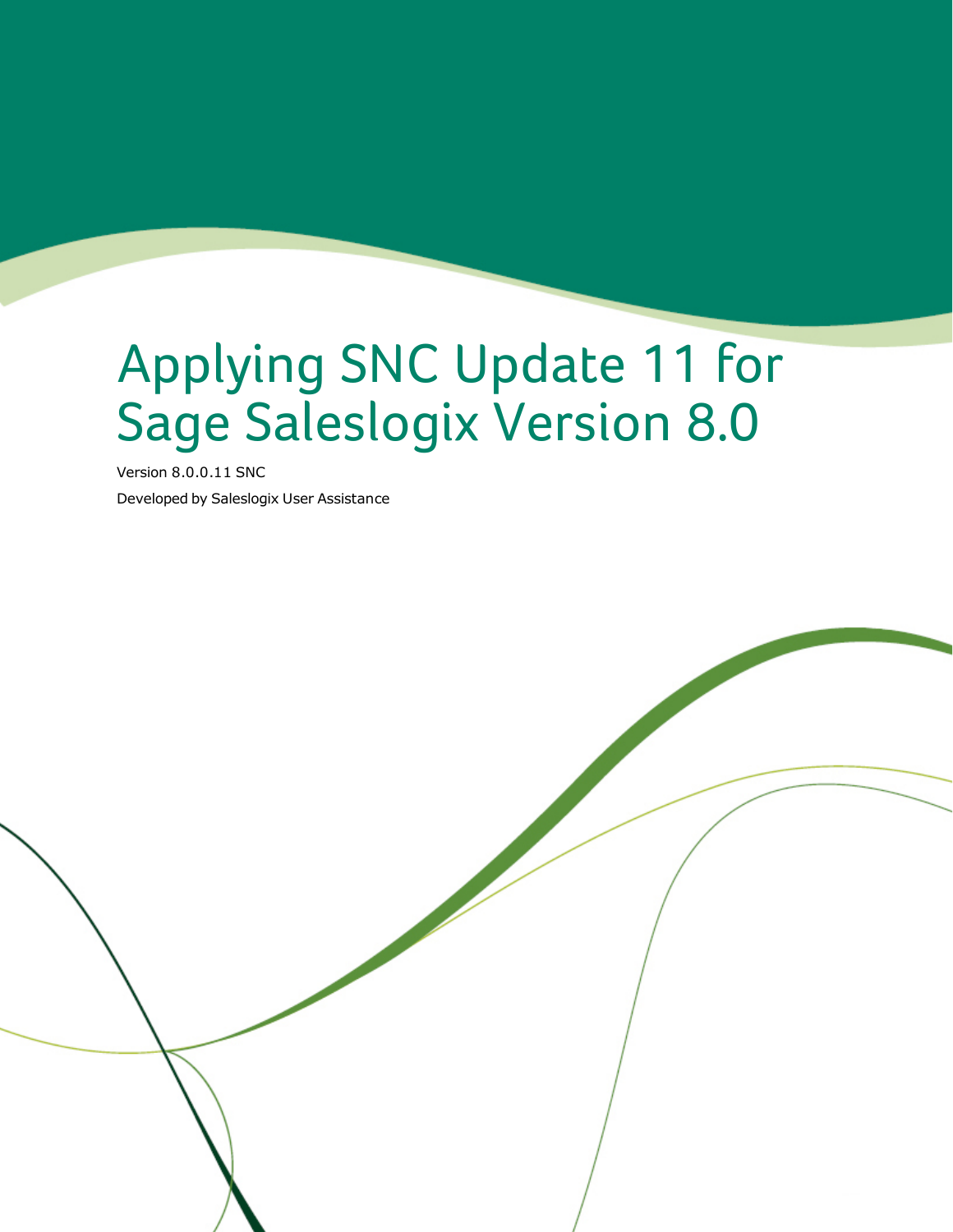# **Applying SNC Update 11 for Sage Saleslogix v8.0**

| <b>Documentation</b><br>Comments | This documentation was developed by Saleslogix User Assistance. For content<br>revisions, questions, or comments, contact the Saleslogix writers at<br>saleslogix.techpubs@swiftpage.com.                                                                                                                                                                                                                                                                                                                                                                                                                                                                                                                                                                           |  |
|----------------------------------|---------------------------------------------------------------------------------------------------------------------------------------------------------------------------------------------------------------------------------------------------------------------------------------------------------------------------------------------------------------------------------------------------------------------------------------------------------------------------------------------------------------------------------------------------------------------------------------------------------------------------------------------------------------------------------------------------------------------------------------------------------------------|--|
| Copyright                        | Copyright © 1997-2014, SalesLogix N.A, LLC. All rights reserved                                                                                                                                                                                                                                                                                                                                                                                                                                                                                                                                                                                                                                                                                                     |  |
|                                  | This product and related documentation are protected by copyright and are<br>distributed under licenses restricting their use, copying, distribution, and<br>decompilation. No part of this product or related documentation may be reproduced<br>in any form by any means without prior written authorization of Swiftpage and its<br>licensors, if any.                                                                                                                                                                                                                                                                                                                                                                                                           |  |
| <b>Address</b>                   | Saleslogix<br>8800 North Gainey Center Drive, Suite 200<br>Scottsdale, AZ 85258<br><b>USA</b>                                                                                                                                                                                                                                                                                                                                                                                                                                                                                                                                                                                                                                                                       |  |
| <b>Version</b>                   | Version 8.0.0.11 SNC<br>2014                                                                                                                                                                                                                                                                                                                                                                                                                                                                                                                                                                                                                                                                                                                                        |  |
| <b>Trademarks</b>                | Swiftpage, SalesLogix, and the Swiftpage product and service names mentioned<br>herein are registered trademarks or trademarks of Swiftpage ACT! LLC, or its<br>affiliated entities. All other trademarks are property of their respective owners.                                                                                                                                                                                                                                                                                                                                                                                                                                                                                                                  |  |
| <b>Disclaimer</b>                | Saleslogix has thoroughly reviewed this manual. All statements, technical<br>information, and recommendations in this manual and in any quides or related<br>documents are believed reliable, but the accuracy and completeness thereof are not<br>quaranteed or warranted, and they are not intended to be, nor should they be<br>understood to be, representations or warranties concerning the products described.<br>Saleslogix assumes no responsibility or liability for errors or inaccuracies with<br>respect to this publication or usage of information. Further, Saleslogix reserves the<br>right to make changes to the information described in this manual at any time without<br>notice and without obligation to notify any person of such changes. |  |
| <b>Technical Support</b>         | Technical Support is available to Saleslogix customers with support contracts directly<br>from Sage Software or Swiftpage, and to Certified Business Partners. Calls are<br>answered during business hours, Monday through Friday, excluding holidays.<br>Current contact information is available on the web at: http://www.saleslogix.com                                                                                                                                                                                                                                                                                                                                                                                                                         |  |
|                                  | Partners with a valid technical support contract and a Web access code can request<br>technical support electronically on the Partner Support Portal Web site:<br>http://www.slxinternal.sagesalesLogixcloud.com/partners.                                                                                                                                                                                                                                                                                                                                                                                                                                                                                                                                          |  |
|                                  | Customers with a valid technical support contract and a Web access code can<br>request technical support electronically on the Customer Support Portal Web site:<br>http://www.slxinternal.sagesalesLogixcloud.com/customers.                                                                                                                                                                                                                                                                                                                                                                                                                                                                                                                                       |  |
|                                  | Revisions to this book are available through both Portal Web sites. Check regularly for<br>current Saleslogix product documentation.                                                                                                                                                                                                                                                                                                                                                                                                                                                                                                                                                                                                                                |  |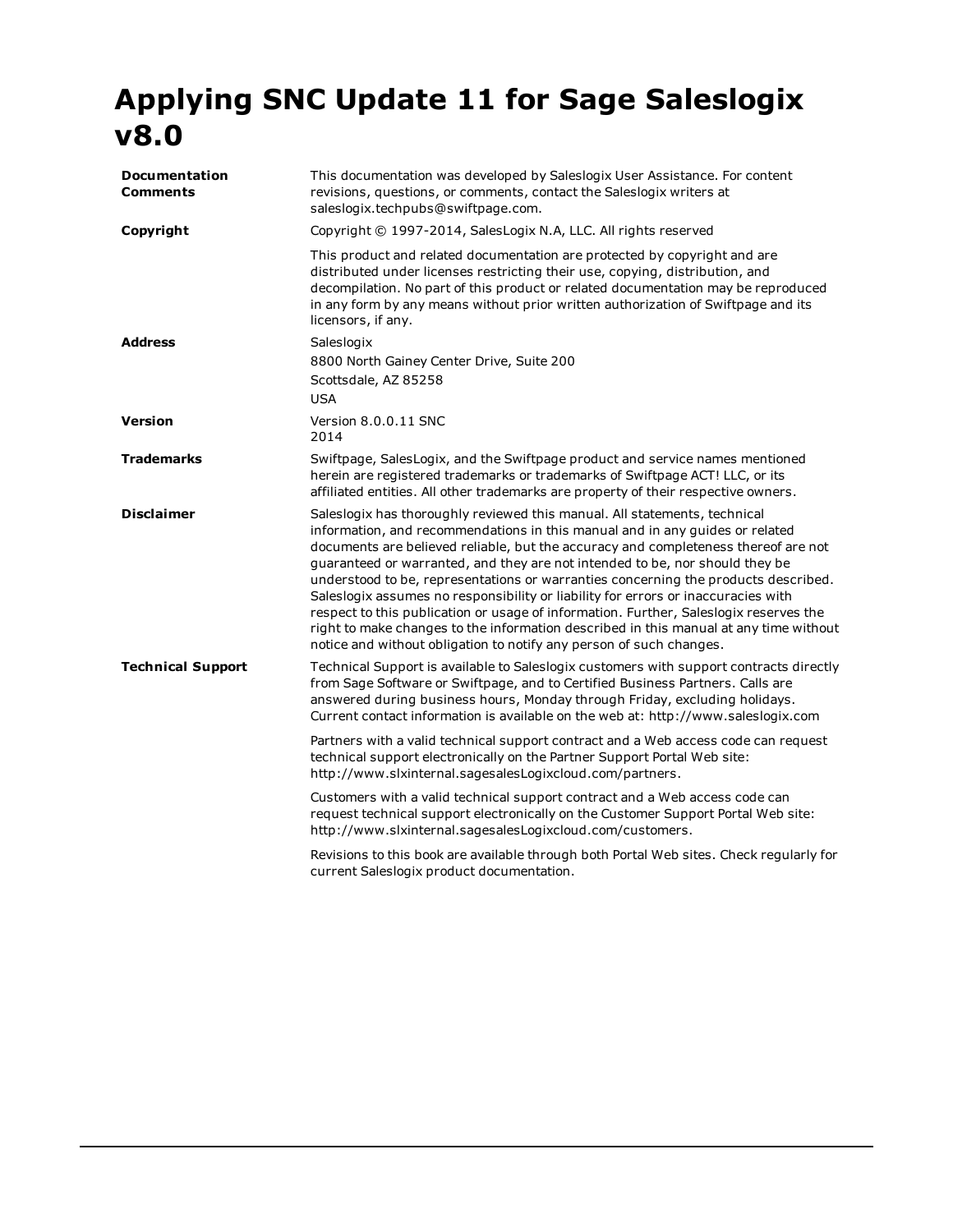# **Applying SNC Update 11 for Sage Saleslogix Version 8.0**

This document describes SNC Update 11 for Sage Saleslogix version 8.0. SNC Updates provide modifications to pieces of Sage Saleslogix such as the Provider, SLXServer, Admin, Architect, see target Client, SpeedSearch, Sync Server, Sync Client, and so forth. Applying these updates may also be required for Web environments when the fix is for the Provider, SLXServer, or SpeedSearch.

## **Prerequisites**

The following Sage Saleslogix software must be installed before installing this update:

- Sage Saleslogix version 8.0.
- Sage Saleslogix 8.0 Update 02.
- Sage Saleslogix 8.0 Update 03.
- Sage Saleslogix 8.0 Update 09.
- Installations of Sage Saleslogix v8.0 that were upgraded from v7.5.4 require Update 00 for Sage SalesLogix version 8.0. This prerequisite does not apply to any other Sage SalesLogix installation scenario (such as an upgrade from 7.5.3 or earlier, or as a new installation of 8.0).



Do not install SNC Update 11 for Sage Saleslogix 8.0 on any other Sage Saleslogix version.

Sage SalesLogix v8.0 can be installed on Microsoft Windows 8 and 2012, however some additional installation steps are required. See *Installing Sage SalesLogix on Microsoft Windows 8, Windows Server 2012 and Internet Explorer 10* for detailed steps.

# **Issues Fixed in This Update**

SNC Update 11 for Sage Saleslogix version 8.0 addresses the following issues:

| <b>Defect</b> | <b>Description</b>                                                                                                                                                                                                                           |
|---------------|----------------------------------------------------------------------------------------------------------------------------------------------------------------------------------------------------------------------------------------------|
| 13092343      | SpeedSearch results include deleted records, because deleted records are<br>not deleted from the indexes.                                                                                                                                    |
| 13093766      | If an attachment file name includes a quote ('), then the delete file index<br>stats method of Search Service occurs, causing the error<br>"IndexThread.Execute Line: 16 Error: Procedure DeleteFileIndexStats:<br>Incorrect syntax near 's" |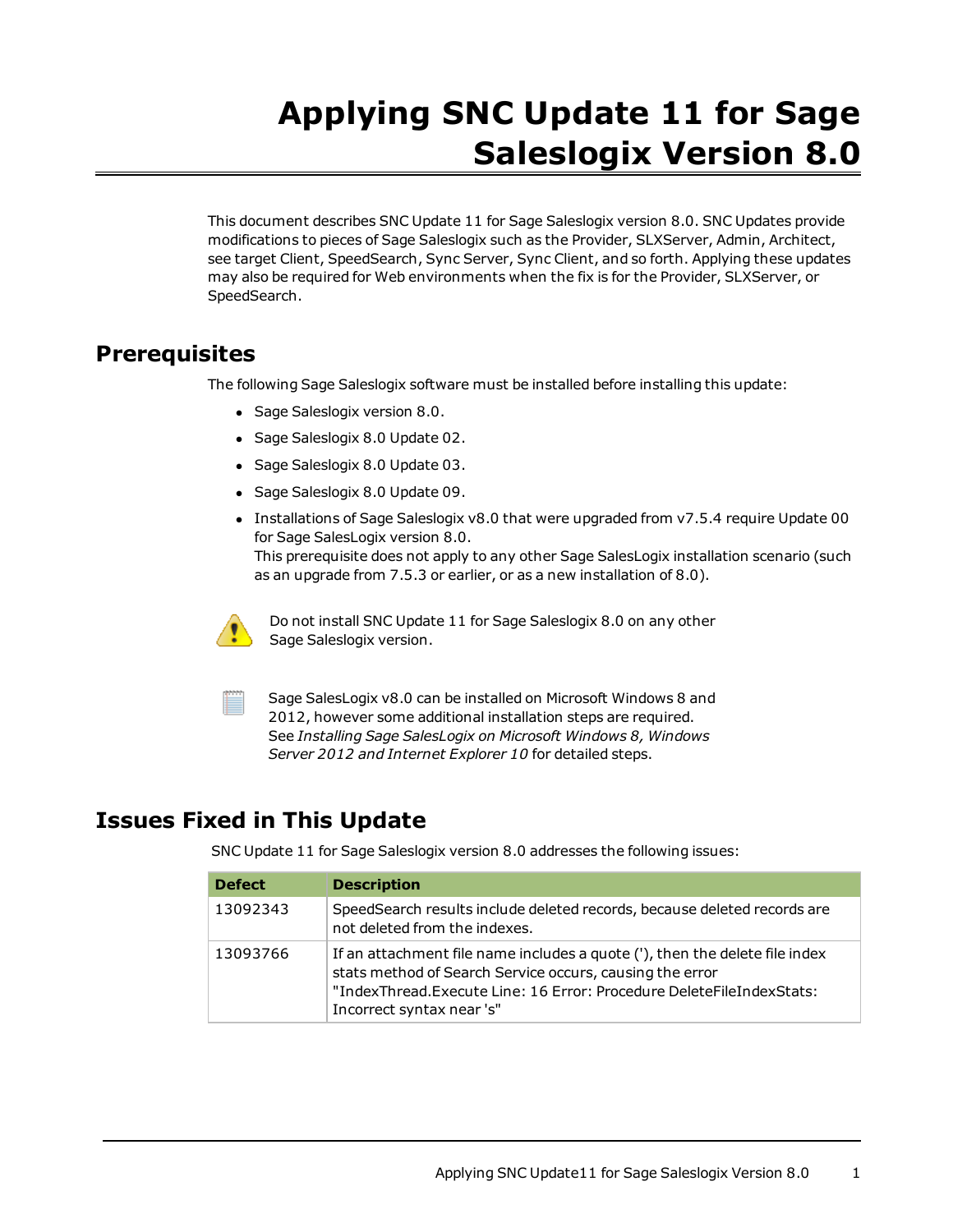## **File Information**

This update may include .pdb files which are not listed in the following table. These files are included to provide additional logging information for troubleshooting purposes.

| <b>File Name</b>                   | <b>File Contents</b>                                    | <b>File Version</b> |
|------------------------------------|---------------------------------------------------------|---------------------|
| SLX_v800_SNC_Update_<br>$11$ .zip  | SLX v800 SNC Update 11.exe                              |                     |
|                                    | SalesLogix v8.0.0 Update 11.sxb                         |                     |
| SLX_v800_SNC_Update_<br>$11.$ exe  | SLXSearchService.exe                                    | 8.0.0.8753          |
|                                    | SIxSearchTrigger.dll                                    | 8.0.0.8753          |
| SalesLogix v8.0.0 Update<br>11.sxb | Insert Record into SLXTRIGGERS<br>[ODEMOA000EMI]        |                     |
|                                    | Insert Record into SLXTRIGGERS<br>[ODEMOA000ETW]        |                     |
|                                    | <b>Insert Record into SLXTRIGGERS</b><br>[ODEMOA006M9D] |                     |

# **Applying the Update**

Install this Update to all computers with the following components installed:

- Administrative Tools and Servers
- Remote Office
- Sage Saleslogix Client
- Sage Saleslogix Remote Client
- Sage Saleslogix Offline Web Client
- Web Host



Install the SalesLogix v8.0.0 Update 11.sxb bundle using the Sage Saleslogix Administrator.

Before installing the SalesLogix v8.0.0 Update 11.sxb bundle, review the files included in the update. Back up any customized files that may be affected, or back up the whole project if there are many files. Then, apply the update bundle in one of the following ways:

- Manually merge the update items with the customized items.
- Apply the bundle (overwriting all existing items), and then manually merge the customized items.

#### **To begin the install**

- 1. Close all Sage Saleslogix applications on the computer to which you are applying the Update.
- 2. Extract the contents of the **SLX\_v800\_SNC\_Update\_11.zip** file to a temporary folder.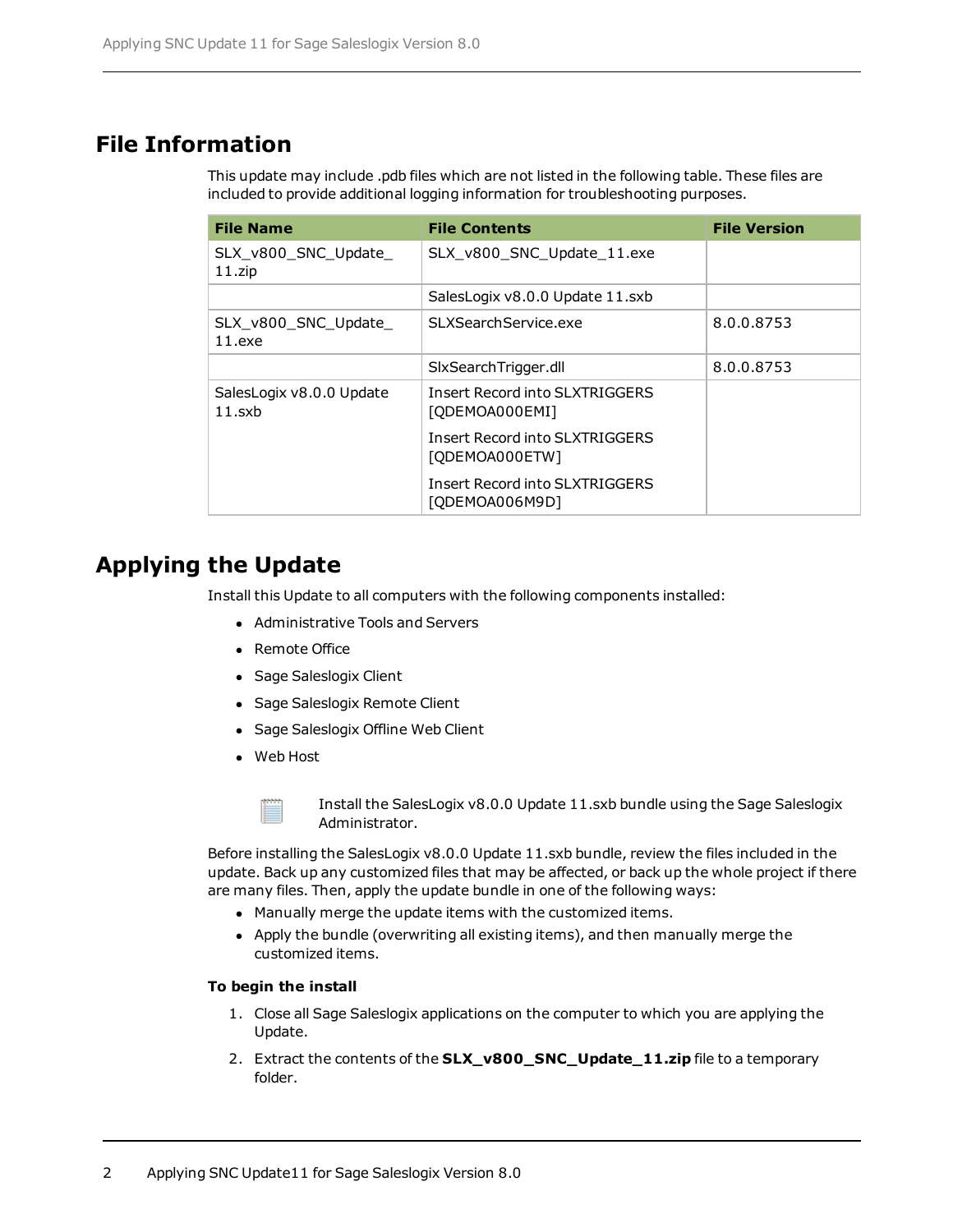- 3. Navigate to the folder where you extracted the Update files and double-click **SLX\_ v800\_SNC\_Update\_11.exe**.
- 4. On the **SalesLogix v8.0.0 SNC Update 11** screen select one of the following:
	- **Install the SalesLogix Update** extracts the update files to a temporary folder and removes the files once the installation is complete.
	- <sup>l</sup> **Extract and Install the SalesLogix Update** extracts the update files to a location you specify. The files are not removed once the installation is complete. If you choose this option, select a location where you want to store the update files.
- 5. Click **Next**.
- 6. On the **Welcome** screen, click **Install** to install the patch.

Automated installations can be used to install the Sage Saleslogix Client for new users. When the automated installation is updated using this method, it contains the initial version of the Sage Saleslogix Client and all service packs and updates applied to your system.

- 7. If prompted to reboot, click **OK** to allow the reboot.
- 8. On the **Completed** screen, click **Finish**.

#### **Installing the Bundle Using the Sage Saleslogix Administrator**

Use the Sage Saleslogix Administrator to install the SalesLogix v8.0.0 Update 11 bundle.

Before installing the update bundle, create a bundle of all customized plugins in your database. Sage Saleslogix does not overwrite your customized plugins. However, this bundle can be used as a backup of your customizations.

#### **To install the bundle**

- 1. Open the **Administrator**.
- 2. On the **Navigation Bar**, click **Bundles**.
- 3. Click **Install**.
- 4. Navigate to the folder where you extracted the Update files and double-click the bundle named **SalesLogix v8.0.0 Update 11**.
- 5. After the bundle is loaded, the **Choose Actions to Install** dialog box appears. View the plugins to be installed with this release, and then click **OK**.
- 6. During installation, click **Yes** or **Yes to All** on any confirmation message boxes for overwriting system plugins.
- 7. In the **Choose Teams** dialog box, select the teams to which you want to release plugins, and then click **OK**.

### **Finding Script Changes**

Changes to Sage Saleslogix scripts, and scripts on forms, can be researched using a third-party comparison utility such as Beyond Compare or Microsoft Word. You can use the following example procedure to determine the Sage Saleslogix script changes in this release. Then, use that information to update your custom scripts with the Sage Saleslogix changes, or add your customizations to the Sage Saleslogix script.